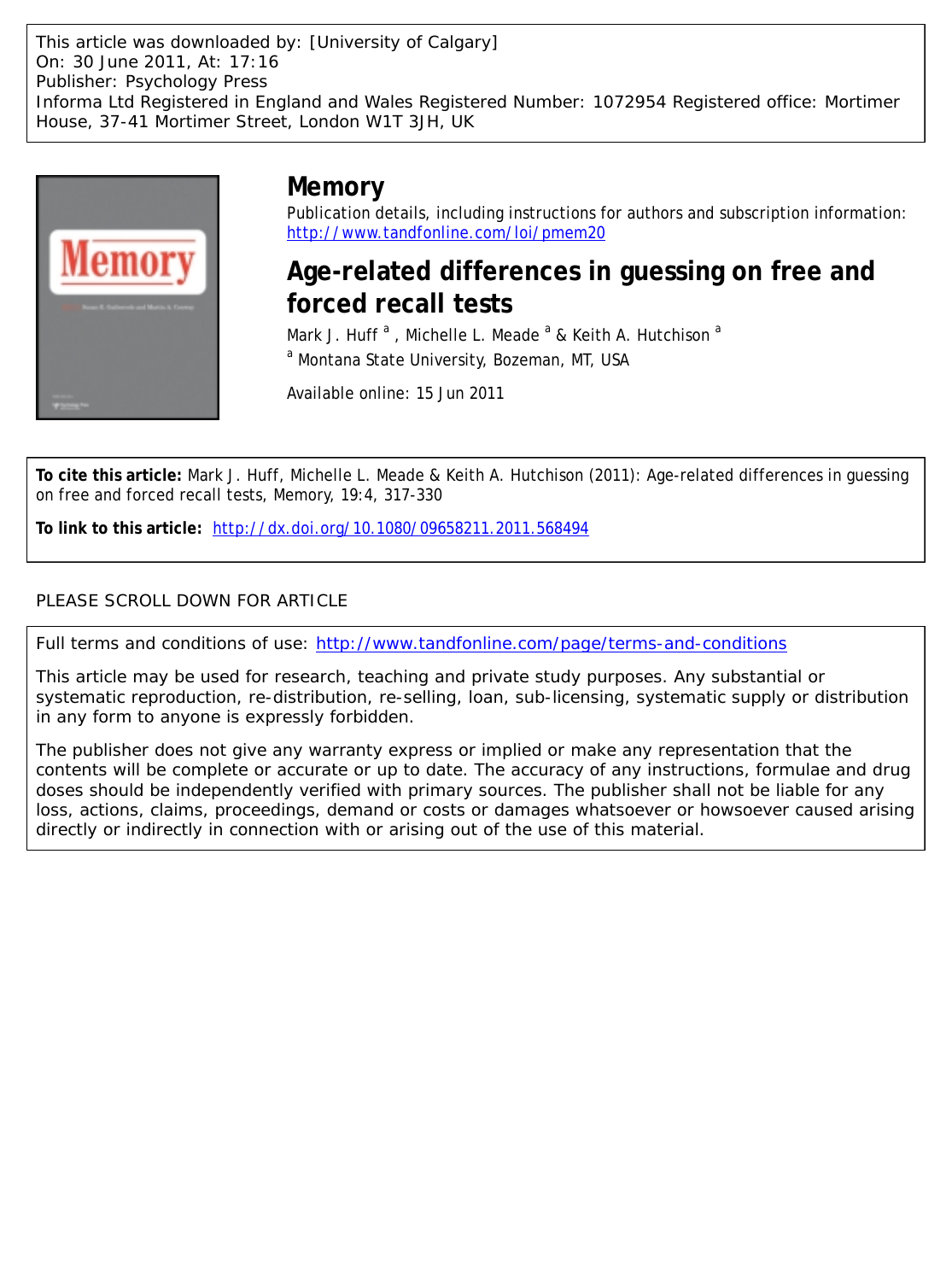# Age-related differences in guessing on free and forced recall tests

Mark J. Huff, Michelle L. Meade, and Keith A. Hutchison

Montana State University, Bozeman, MT, USA

This study examined possible age-related differences in recall, guessing, and metacognition on free recall tests and forced recall tests. Participants studied categorised and unrelated word lists and were asked to recall the items under one of the following test conditions: standard free recall, free recall with a penalty for guessing, free recall with no penalty for guessing, or forced recall. The results demonstrated interesting age differences regarding the impact of liberal test instructions (i.e., forced recall and no penalty) relative to more conservative test instructions (i.e., standard free recall and penalty) on memory performance. Specifically, once guessing was controlled, younger adults' recall of categorised lists varied in accordance with test instructions while older adults' recall of categorised lists did not differ between conservative and liberal test instructions, presumably because older adults approach standard free recall tests of categorised lists with a greater propensity towards guessing than young adults.

Keywords: Ageing; Free recall; Forced recall; Confidence ratings.

Forced recall requires participants to produce a predetermined number of responses on a recall test, guessing if necessary, and has been used to inform the nature of responding on free recall tests (cf. Erdelyi & Becker, 1974; Koriat & Goldsmith, 1996). Free recall allows participants to determine their own criterion for reporting and withholding items, so by comparing responses on forced recall (where guessing is required) to responses on free recall (where guessing is not controlled), one can examine the influence of guessing on free recall tests. Guessing in the current context refers to producing items on a memory test by some means other than recollection. The goal of the current study is to examine possible age-related differences in guessing on free recall tests by comparing young and older adults' recall and metacognition for categorical and unrelated word lists across various

instructional manipulations (free recall, penalty against guessing, encouragement to guess, and forced recall).

The use of forced recall to inform the nature of responding on free recall tests is not new. The original rationale for requiring participants to report guesses on a free recall test was based on the assumptions of generate-recognise models of recall (e.g., Anderson, 1983; Anderson & Bower, 1972) which hypothesised that participants complete a recall test by generating possible items and then selecting a subset of the generated items to report. Forced recall procedures were adopted to equate response criteria between participants and ultimately determine the role of response bias and guessing on recall performance (Cofer, 1967; Erdelyi, Finks, & Feigin-Pfau, 1989; Ritter & Buschke, 1974; Roediger & Payne, 1985). Much

Address correspondence to: Michelle Meade, Department of Psychology, Montana State University, PO Box 173440, Bozeman, MT 59717, USA. E-mail: mlmeade@montana.edu

This research was completed to fulfil the Master's Thesis requirements at Montana State University for the first author. This research was supported through a Research and Creativity Grant awarded to Michelle L. Meade and Keith A. Hutchison at Montana State University. We thank Sara Davis and Jim Barber for help in running participants. Additionally we thank Roddy Roediger for helpful comments regarding the methodology of this project, and Richard Block for comments on earlier drafts.

<sup>© 2011</sup> Psychology Press, an imprint of the Taylor & Francis Group, an Informa business<br>sypress.com/memory DOI:10.1080/09658211.2011.568494 [http://www.psypress.com/memory](http://www.psypress.com/cogemotion)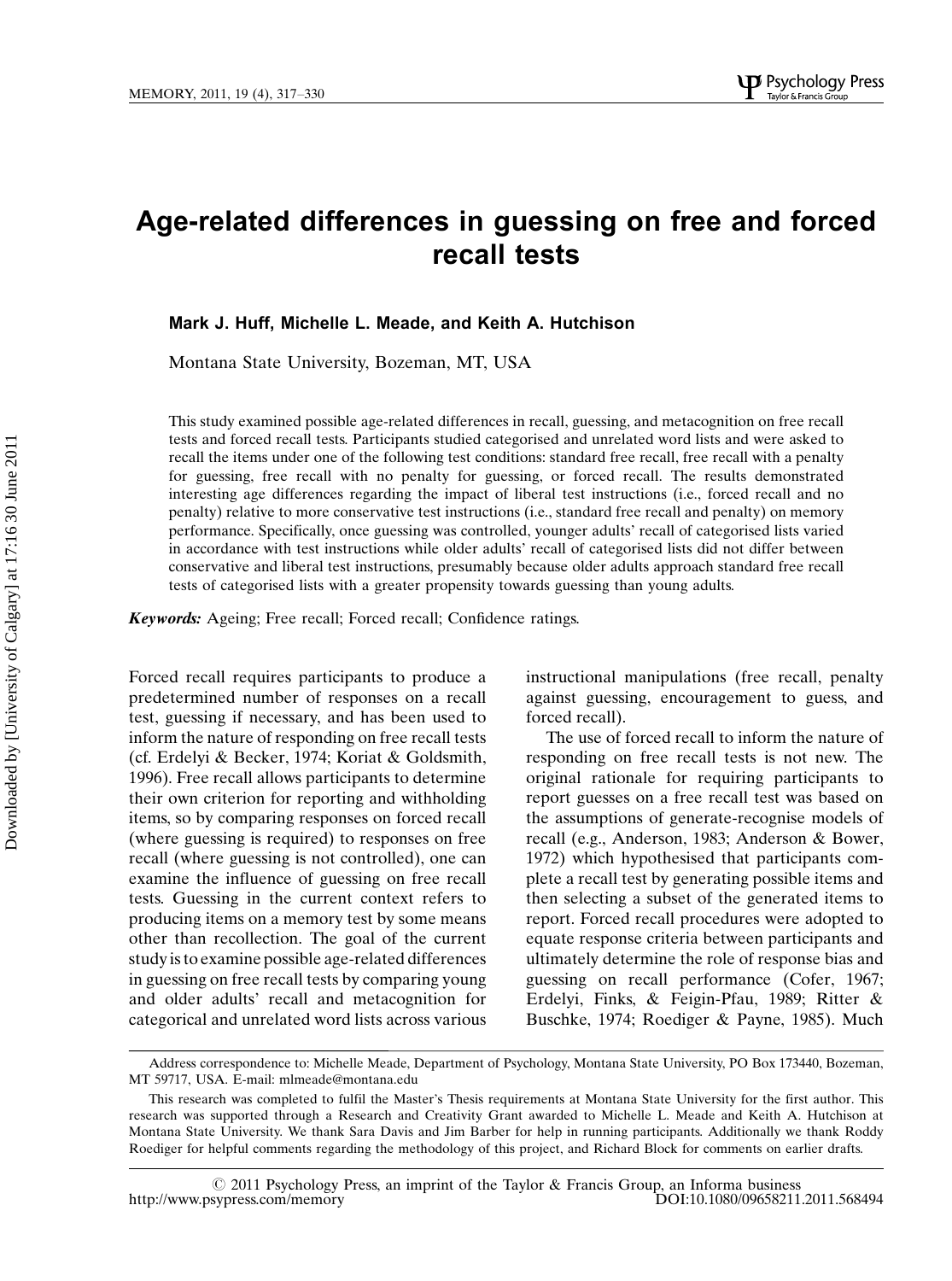research comparing free and forced recall tests suggests that, for unrelated materials, the number of correct items produced on free and forced recall tasks are generally equivalent; additional items reported on forced recall tests are intrusions rather than additional correct items (e.g., Roediger & Payne, 1985; for a review see Roediger, Wheeler, & Rajaram, 1993).

One important exception to the conclusion that recall criterion (i.e., free or forced recall) does not influence the number of items correctly produced on a recall test is that forced recall does show increases in the proportion of correct items produced relative to free recall when the test materials lend themselves to guessing (e.g., categorised pictures and concrete nouns; Erdelyi et al., 1989; Roediger, Srinivas, & Waddill, 1989). That is, when producing guesses on a forced recall test, participants studying categorical or other guessable materials may produce some studied items simply by guessing, or generating possible related items. To distinguish recall from guessing on forced recall tests, Roediger et al. (1993) asked participants to provide a confidence rating for each item produced on free or forced recall tests of a story depicted in pictures. As reported in Roediger et al., 1989, more items were produced under forced recall instructions, but when items produced were conditionalised on confidence (i.e., only items that participants were confident had appeared in the study episode were counted as correct items), the difference between free and forced recall disappeared. The role of guessing, then, in informing the relationship between free and forced recall is quite important.

Considered together, prior research on forced recall with young adults suggests that, when uncorrected for guessing, forced recall increases recall (or production) of related or guessable items relative to free recall, but has no effect on recall of unrelated items. Once forced recall of guessable materials is corrected for guessing, however, any advantage in forced recall over free recall disappears. This pattern suggests that young adults' recall of unrelated materials is not heavily influenced by guessing, and even with related materials the influence of guessing can be corrected (cf. Roediger et al., 1989). Importantly, this general conclusion has not yet been demonstrated with older adults. Are older adults also generally unlikely to guess on free recall tests, such that the effect of forced recall (corrected and uncorrected for guessing) is equivalent between young and older adults for related and unrelated materials? And, importantly, what role do agerelated changes in guessing and metacognition play in informing the relationship between free and forced recall?

There are remarkably few studies that have directly compared young and older adults' individual memory performance on forced recall tests (see Meade & Roediger, 2009, for a related study of age differences in collaborative forced recall). Most relevant to the current experiment is a study by Meade and Roediger (2006), which utilised forced recall as a means to induce self-generated false memories among young and older adults. The focus of their paper was on the effect of prior forced recall on subsequent memory performance. Nonetheless, data reported on the initial test are directly relevant to the research questions addressed in the current study, as they demonstrated that older adults produced more items on a forced recall test of categorised lists relative to cued recall, although older adults reported fewer correct items on an initial forced recall test than younger adults. Young and older adults did not differ on initial cued recall. Although Meade and Roediger did not report this directly, the data imply that when comparing across conditions, older adults derived a relatively smaller benefit from forced recall relative to cued recall than did younger adults for categorised lists (although see Henkel, 2007, for research in a different paradigm demonstrating that young and older adults derived no benefit from forced recall relative to free recall for conceptually similar, physically similar, or unrelated pairs of pictures and/or words across repeated tests). The two previous studies on forced recall among young and older adults suggest that older adults may be similarly affected by forced recall as young adults. Importantly, however, neither study included guessing controls across related and unrelated word lists and so cannot answer questions posed in the current study regarding possible age differences in the items produced under free and forced recall of related and unrelated materials, and possible age differences in guessing.

# POSSIBLE AGE DIFFERENCES IN ITEMS PRODUCED ACROSS RECALL CRITERIA

Research on young adults suggests that, when recall is uncorrected for guessing, forced recall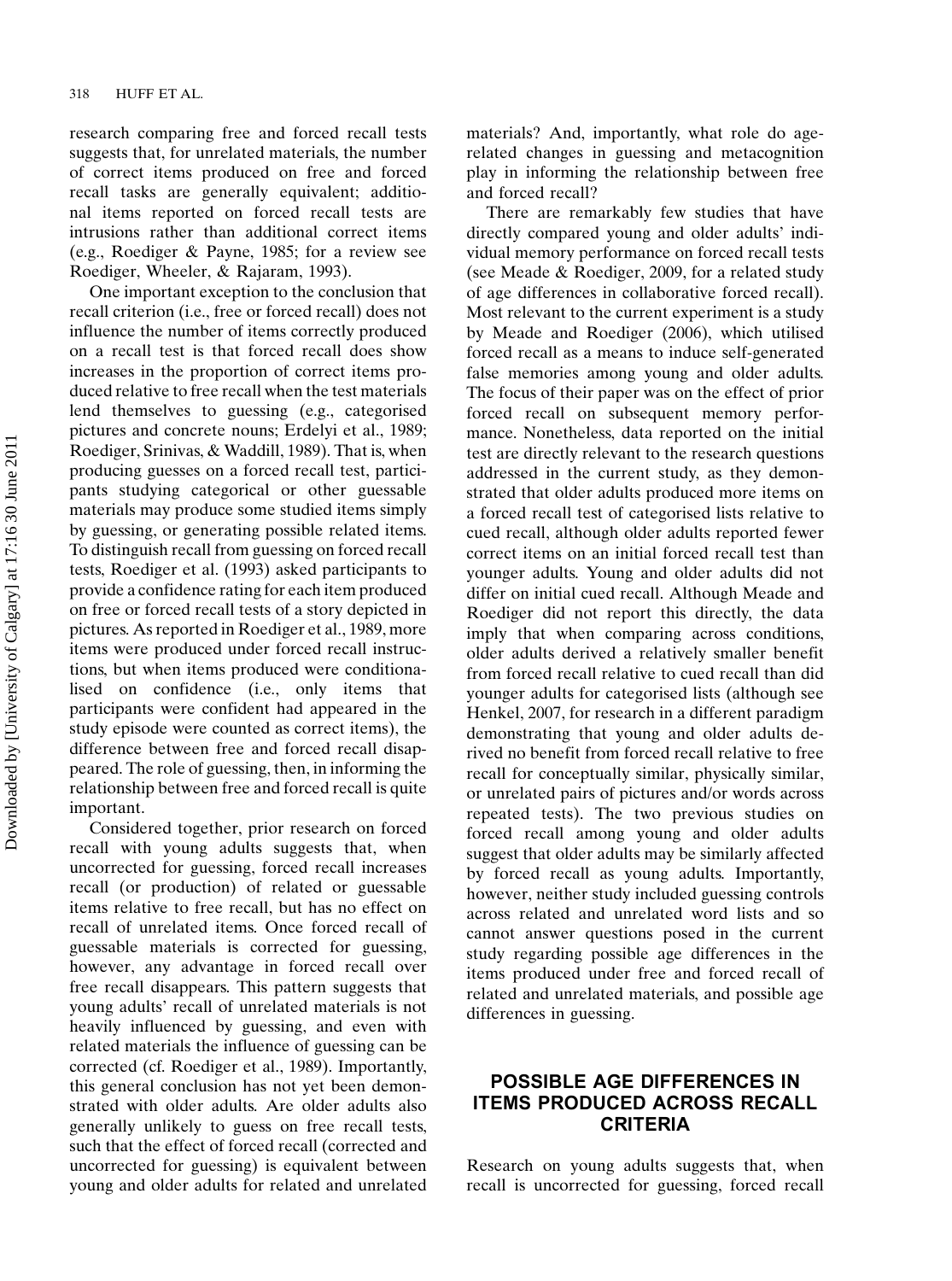has no impact on unrelated materials, but increases recall (or production) of related materials, presumably because some correct items produced under forced recall are the result of pure guessing (Roediger et al., 1989). Given recent research demonstrating age-related differences in guessing, or generating items, there is reason to question whether the relationship between free and forced recall across related and unrelated materials will apply to older adults. Specifically, studies using cued recall and recognition tests have demonstrated that older adults rely disproportionately on guesses and/or plausibility (Kelley & Sahakyan, 2003), they volunteer a greater number of responses than do younger adults (Pansky, Goldsmith, Koriat, & Pearlman-Avnion, 2009), and they are less able to improve memory accuracy by withholding items (Jacoby, Bishara, Hessels, & Toth, 2005). Given such findings, we hypothesise that older adults should also report more guesses on free recall tests, thus resulting in a smaller difference between free and forced recall conditions in older adults' recall relative to younger adults' recall. Of course, guessing should only aid recall for categorised or related materials (cf. Erdelyi et al., 1989), since categorical exemplars may be easily generated, and so may be more confusable due to increased fluency (cf. Jacoby & Hollingshead, 1990; for a discussion of memory errors in a categorised list paradigm relative to an associative list paradigm, see Smith, Gerkens, Pierce, & Choi, 2002). The inclusion of both related and unrelated word lists in the current study, then, allows an examination of the relationship between free and forced recall across materials so as to inform the generality of any increased propensity towards guessing that older adults might demonstrate on recall tests.

To further inform possible age-related differences in guessing on recall tests, the current study compares recall across standard free recall instructions, instructions warning participants there a penalty for guessing, instructions telling participants there is no penalty for guessing, and forced recall instructions that require guessing. The use of various instructional manipulations allows an examination of possible age-related differences in guessing across two relatively conservative recall criteria (free recall and penalty instructions) and two relatively liberal recall criteria (no penalty and forced recall). If older adults approach free recall tests with a greater propensity towards guessing—as they approach cued recall (Kelley & Sahakyan, 2003) and recognition tests (Pansky et al., 2009)—are they able to suppress this tendency when instructed to do so? Research in other paradigms suggests that older adults' responses across varying instructional manipulations are less flexible than those of younger adults (Kelley & Sahakyan, 2003), and that older adults are less able to withhold inaccurate items (e.g., Jacoby et al., 2005). Assuming findings from cued recall of word pairs generalise to free recall of word lists, it is hypothesised that older adults should be less able to moderate guessing across conditions, especially for categorised lists.

# POSSIBLE AGE DIFFERENCES AFTER **CORRECTING FOR GUESSING**

Roediger et al. (1993) utilised confidence ratings to effectively separate younger adults' guesses from memory on forced recall. However, older adults may be less successful at distinguishing memory from guesses because they demonstrate a lower correspondence between accuracy and confidence (e.g., Kelley & Sahakyan, 2003) and they often report false memories with high confidence (e.g., Dodson, Bawa, & Krueger, 2007; Mitchell, Johnson, & Mather, 2003). As such, the interesting findings by Roediger et al. (1989) reported above, demonstrating no difference in young adults' free and forced recall corrected for guessing, may not apply to older adults. Consistent with this idea, Meade and Roediger (2006) demonstrated that, under forced recall of categorised lists, young and older adults were equally confident in accurate items produced, but that older adults demonstrated higher confidence than young adults in the errors produced. Of interest to the current study is how such metacognitive errors might vary across age groups as a function of test instructions and list relatedness. It is hypothesised that older adults should be especially susceptible to metacognitive errors under forced recall and no penalty conditions for related word lists.

To further assess possible age-related differences in guessing, the current study also employs a corrected recall procedure that allows a measure of how likely participants were to recall a given item when it was studied relative to how likely they were to guess that same item simply because it was a typical exemplar of the presented category (see Meade & Roediger, 2009; Roediger,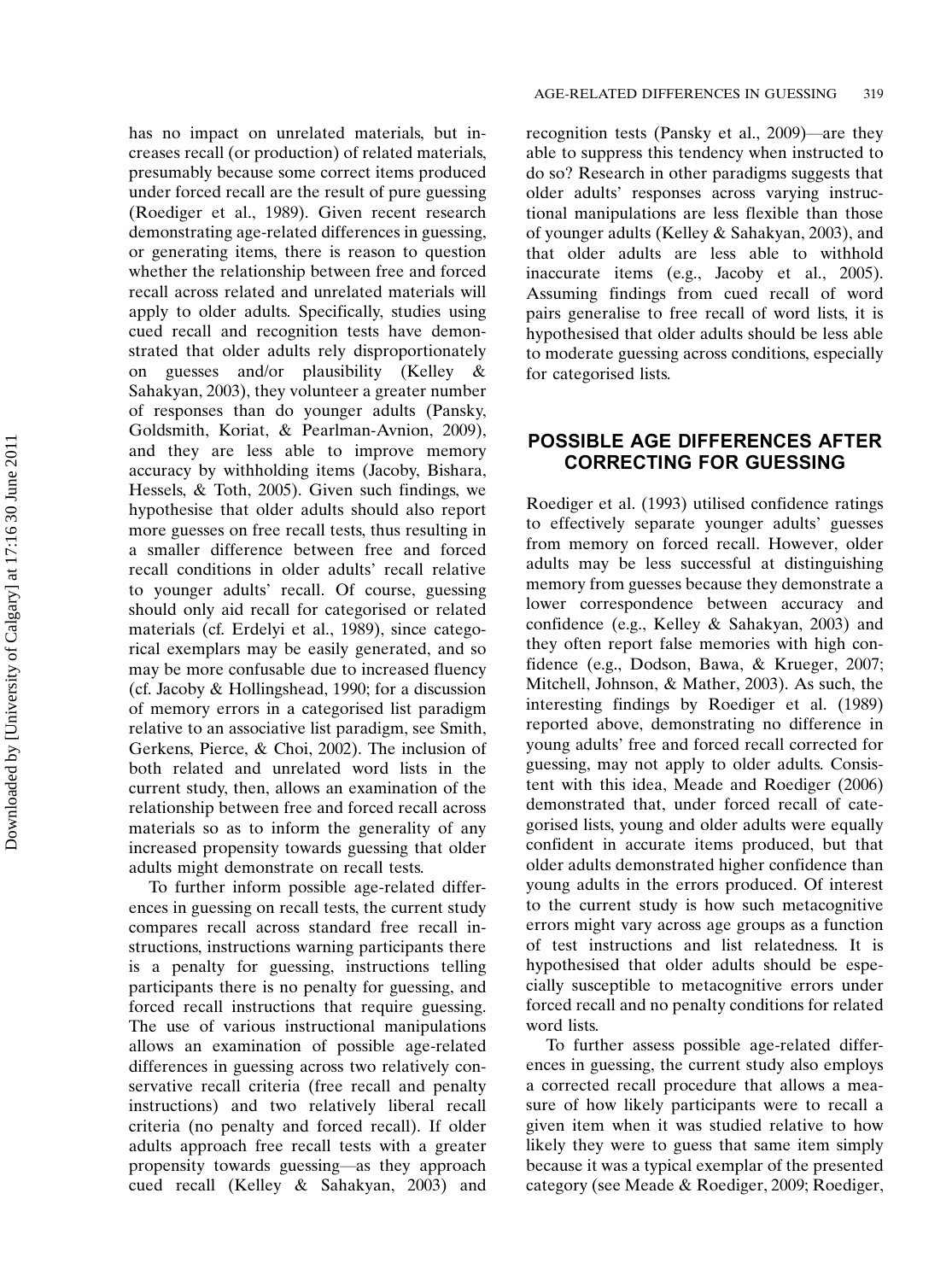1973). Correcting for guesses is especially important on related word lists because the lists contain the most typical exemplars of a given category, and so participants may produce them by generating guesses rather than by retrieving them from memory. To our knowledge there is not a well-established procedure to control for guessing on recall, although several acceptable methods have been established for recognition (e.g., d', hits minus false alarms). Given the scarcity of guess control procedures for recall tests available in the literature, we chose to utilise the corrected recall procedure reported by Meade and Roediger (2009) because, like the current study, that study examined corrected recall for categorised lists among young and older adults.

The current study extends prior research by examining young and older adults' veridical and erroneous recall of categorised and unrelated lists across various instructional conditions (standard free recall, penalties against guessing, encouragement to guess, and forced recall). The current study also assessed participants' confidence that a reported memory item was correct. Of interest is whether potential age-related differences in recall, guessing, and metacognition, vary in relation to list type and instructional manipulations.

## METHOD

#### **Participants**

A total of 80 undergraduates at Montana State University (age range  $18-39$  years) and 80 community-dwelling older adults (age range 63 89 years) were recruited for participation in the study. The younger adults participated for course credit as part of an introductory psychology class, while older adults were given a \$10 compensation for their participation in the study. Older adults were recruited from the MSU older adult participant pool and the Bozeman community. Older adults were responsible for transportation to and from the testing site at the university.

Participants' mean age and education level are presented in Table 1 along with neuropsychological data including the Mini Mental State Exam (MMSE; Folstein, Folstein, & McHugh, 1975), the Shipley Institute of Living Scale (multiple-choice vocabulary test; Shipley, 1940), and a Memory Anxiety Questionnaire (adapted from Davidson, Dixon, & Hultsch, 1991). Older adults attained a greater number of years of education  $(M=16.06)$ 

|                   | <b>TABLE 1</b>                               |  |  |  |  |
|-------------------|----------------------------------------------|--|--|--|--|
|                   | Demographic characteristics as a function of |  |  |  |  |
| participant group |                                              |  |  |  |  |

|                | Younger $(N = 80)$ | Older $(N=80)$ |
|----------------|--------------------|----------------|
| Age            | 19.90 (3.01)       | 73.29 (6.15)   |
| Education      | 13.16(1.17)        | 16.06(2.57)    |
| <b>MMSE</b>    | 29.20 (0.92)       | 28.07 (3.74)   |
| Shipley        | 28.70 (1.21)       | 34.73 (3.34)   |
| Memory Anxiety | 2.95(0.58)         | 3.04(0.68)     |

Standard deviations are listed in parentheses.

than younger adults  $(M=13.16)$ ,  $t(158) = 9.23$ ,  $SEM = 0.13$ . This pattern was not surprising given that younger adult participants were enrolled in a freshman-level course. Older adults  $(M=28.70)$  scored significantly lower on the MMSE than younger adults  $(M=29.20)$ ,  $t(158) = 2.88$ ,  $SEM = 0.10$ . This difference was not a concern because all participants scored at least 26 on the MMSE, and so were within the healthy range for cognitive performance. Shipley vocabulary scores were also compared between age groups, with older adults  $(M=34.73)$  significantly outperforming younger adults  $(M=28.07)$ ,  $t(152) = 11.84$ ,  $SEM = 0.42$ .

The Memory Anxiety Questionnaire (adopted from Davidson et al., 1991), assessed participants' anxiety about their memory performance on a scale from 1 to 5. Higher ratings on the questionnaire indicated a greater level of memory anxiety. A 2 (age group: old vs young)  $\times$  4 (test instructions: standard vs penalty vs no penalty vs forced) between- participants analysis of variance (ANOVA) was completed on anxiety scores. No main effects were found for age group or test instructions (both  $Fs < 1.86$ ,  $ps > .14$ ) and the interaction between age groups and test instructions failed to reach significance,  $F < 1.0$ ,  $p > .05$ . Anxiety scores from three younger adults were missing due to experimenter error.

#### Design

The design was a 2 (Age: young vs older adult) $\times$ 4 (Test Instructions: standard vs penalty vs no penalty vs forced)  $\times$  2 (List Type: unrelated vs related) mixed design. Age and instructional conditions were between- participants manipulations and all participants were tested on related and unrelated word lists.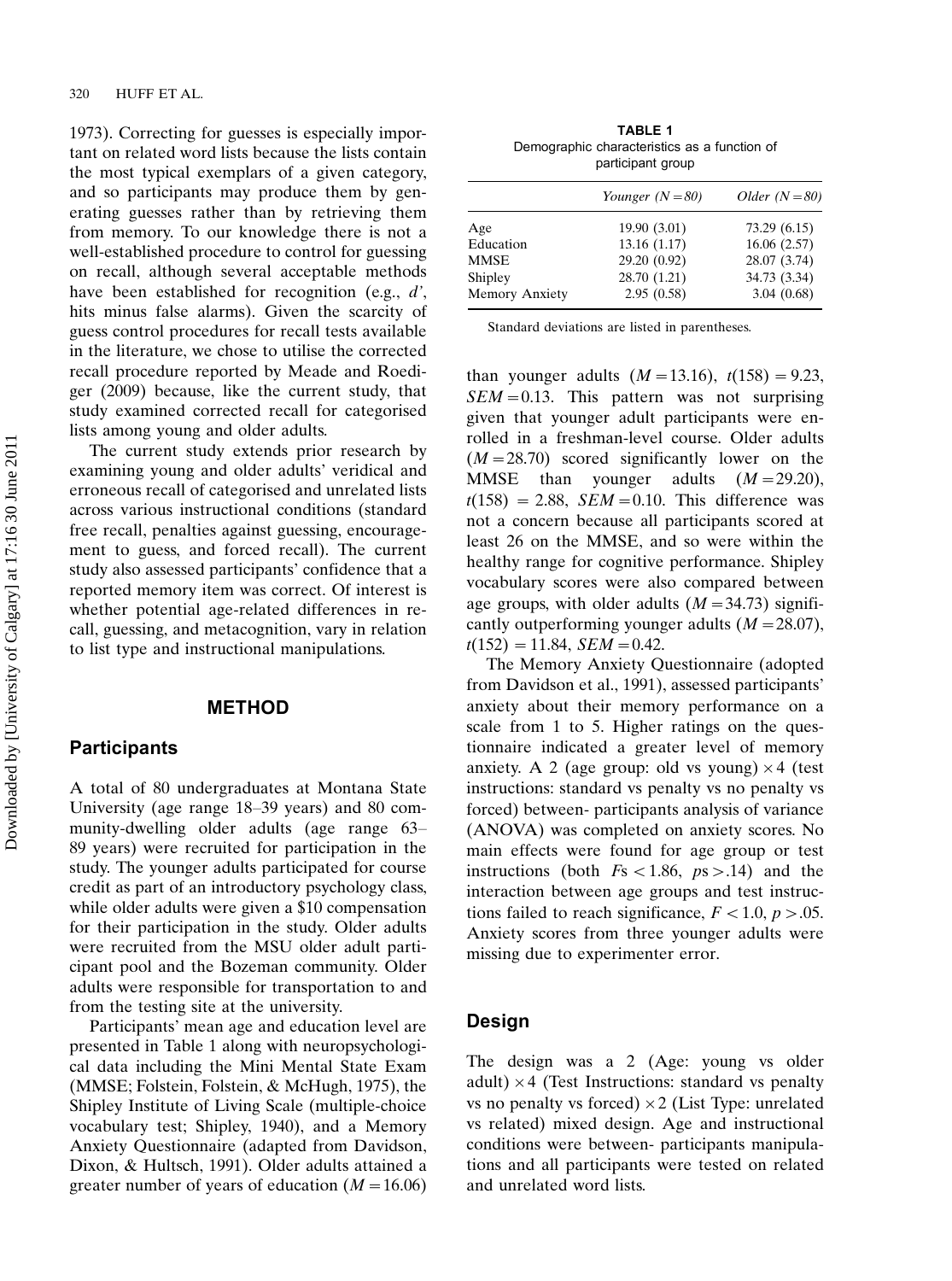The Battig and Montague (1969) categorical word association norms were used to construct four word lists of 20 items that were all related by one overlying categorical theme. The related lists were constructed by using the top 25 exemplars from four different categorical lists (for related paradigms see Meade & Roediger, 2006, 2009; Smith, Ward, Tindell, Sifonis, & Wilkenfeld, 2000). Each word in the categorised lists was matched to an unrelated word selected from the English Lexicon Project (ELP) database (Balota et al., 2007) to create four unrelated lists. The unrelated words were matched to the related words on the basis of frequency and word length using the ELP and also matched on concreteness, familiarity, and imageability using The University of Western Australia MRC Psycholinguistic Database (Coltheart, 1981). The matched materials yielded a total of eight 25-item word lists. Each of these word lists was then divided into two versions in an effort to control for guessing of the most common exemplars. Specifically, the top 10 exemplars in each list were divided into two five-word groupings. For each participant, one of the five-word groupings was presented along with the last 15 items in each list and the other fiveword grouping was not presented. In this way we could compare how likely participants were to recall the most typical exemplars of a given category above and beyond how likely they were to guess the most typical exemplars of a given category (see Meade & Roediger, 2009; Roediger 1973).

Additional materials included a locally developed demographics questionnaire, the MMSE, the Shipley Vocabulary Test, and the Memory Anxiety Questionnaire. The memory anxiety questionnaire was taken from Davidson et al. (1991) and modified to include 11 statements (question 12 was locally developed). A 5 point Likert scale was used to assess varying levels of agreement with each statement. The modified Memory Anxiety Questionnaire used in the current study is presented in the Appendix.

### Procedure

Participants completed the experiment alone or with one other participant of the same age group. Participants were presented with eight study-test

trials. During study, one categorised or unrelated list was presented via computer. Each list item was presented for 1500 ms with a 500 ms interstimulus interval (ISI). Participants were instructed to pay attention to each of the items presented in preparation for a memory test. Following the list presentation, participants completed a 90 second math filler task.

Following study, participants were asked to complete a recall test under one of four possible sets of instructions. Under Standard Free Recall instructions participants were asked to write down only words they remembered as being presented on the computer screen (with no mention of guessing or penalty). Under Penalty instructions participants were informed that their score on the test would be based on the correct responses with the subtraction of any incorrect responses, and therefore it would be advantageous to write down only those items they were absolutely positive occurred on the study list. Under No Penalty instructions participants were told that no deduction was associated with an incorrect response so they were encouraged to guess because it could only benefit their overall performance. Under Forced Recall instructions participants were required to provide a response for every blank space on their recall sheet, providing a total of 20 responses, even if that required guessing. All participants reported a total of 20 items in the forced recall condition. Any repeated items were counted only once. Young adults  $(M=19.93)$  and older adults  $(M=19.84)$  did not differ in the number of nonrepeated items reported on forced recall tests  $t(38) = 1.23, SEM = .02, p = .23. Participants in all$ conditions were informed that points would be awarded for correct responses and those who performed well on the recall tasks would be entered into a raffle drawing for a prize. These final instructions were given to equate motivation across all conditions.

Additionally, participants in every condition were required to provide a confidence rating for each response according to a 4-point scale  $(4 = \text{very confident the item was on the list},$  $3 =$ somewhat confident the item was on the list.  $2 =$ somewhat confident the item was not on the list,  $1 = \text{very confident}$  the item was not on the list). Participants were given 3 minutes to complete the recall task, with more time provided if needed. They rarely used more than 3 minutes.

Participants completed the above procedure for each of the eight word lists, which were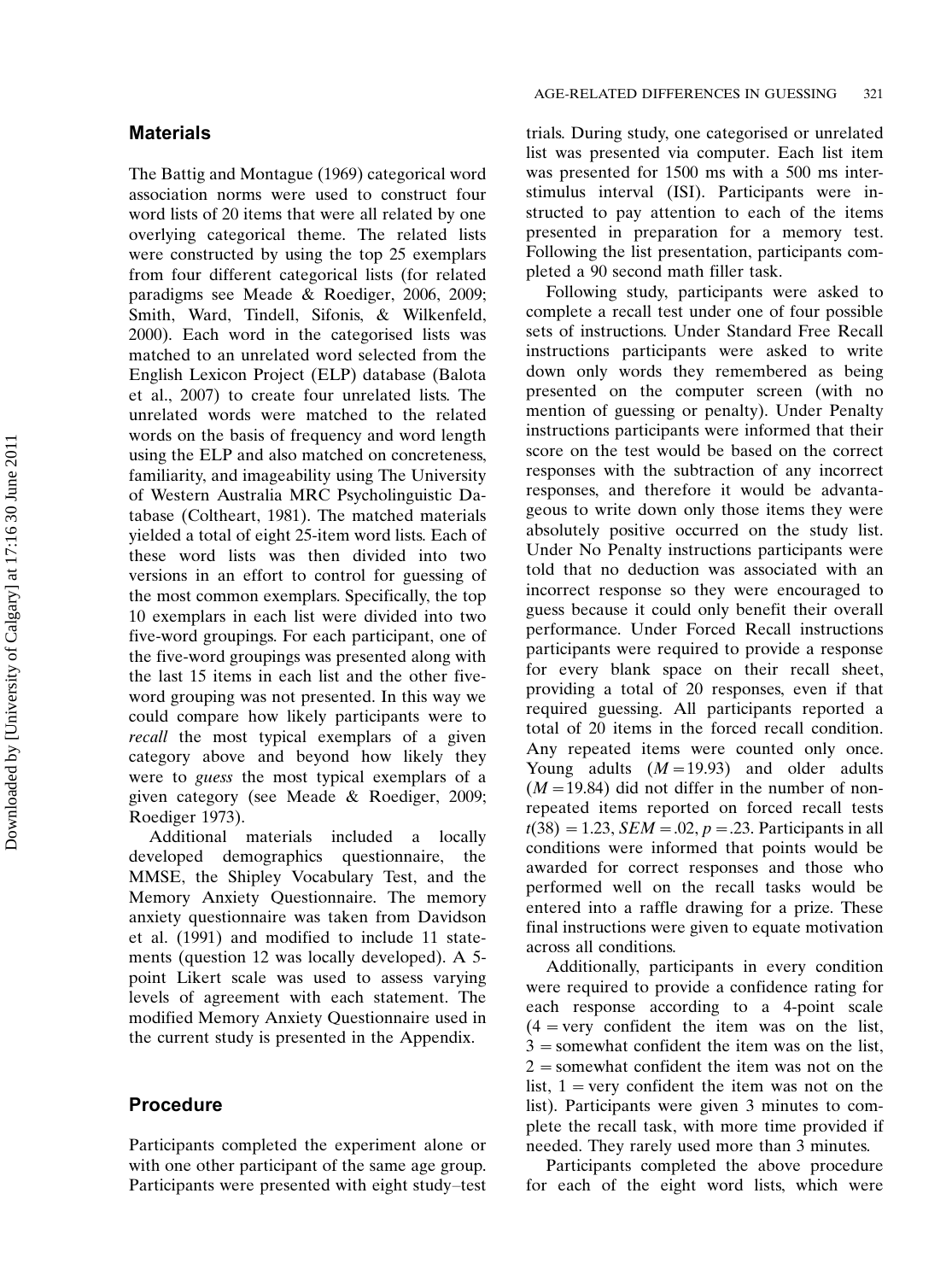presented in a random order. Retrieval instructions were repeated prior to each recall phase to increase instructional salience to the participant. Then all participants completed several questionnaires, which included demographics information, MMSE, Shipley Vocabulary, and the Memory Anxiety Questionnaire. Finally, participants were fully debriefed, and older adults were provided with compensation. A typical experimental session lasted slightly over an hour.

#### RESULTS

For all results reported, statistical significance is set at  $p < 0.05$  unless otherwise noted.

### List recall

The proportion of correctly produced items along with the proportion of items participants assigned the highest confidence rating of 4 are reported in Table 2. A 2 (Age: young vs old)  $\times$  2 (List Type: related vs unrelated)  $\times$  4 (Test Instructions: standard vs penalty vs no penalty vs forced) mixed factorial ANOVA, with List Type as a withinparticipants variable, was conducted on the proportion of correctly recalled items. The ANOVA revealed significant main effects of Age,  $F(1,$  $152$ ) = 56.37,  $MSE = 0.01$ , and List Type,  $F(1, 1)$  $152$ ) = 2918.11,  $MSE = 0.003$ , and a significant Age  $\times$  List Type interaction,  $F(1, 152) = 26.41$ ,  $MSE = 0.003$ . Follow-up tests confirmed that although older adults produced a smaller proportion of list items than younger adults on both unrelated word lists  $(M=0.18$  for older adults,  $M = 0.30$  for younger adults),  $t(158) = 9.33$ ,  $SEM = 0.01$ , as well as related word lists  $(M=0.54$  for older adults,  $M=0.60$  for younger adults),  $t(158) = 4.10$ ,  $SEM = 0.01$ , the age difference was larger for unrelated lists than for related lists. Presumably, this is because related lists offered categorical organisation as retrieval support (cf. Rabinowitz, Craik, & Ackerman, 1982).

The main effect of Test Instructions was only marginally significant,  $F(3, 152) = 2.37$ ,  $MSE =$ 0.03,  $p = 0.07$ , but the interaction between List Type and Test Instructions was significant,  $F(3, 1)$  $152$ ) = 6.64,  $MSE = 0.02$ . Follow-up comparisons indicated the proportion of correctly recalled items varied in accordance with test instructions, but only for related word lists (recall on the unrelated lists did not vary as a function of test instructions,  $ts < 0.76$ ,  $ps > 0.05$ ; a finding consistent with past research demonstrating that forced recall offers no benefit over free recall for unrelated lists, e.g., Roediger & Payne, 1985). Specifically, for related lists, participants in the forced recall condition  $(M=0.60)$  produced more correct list items than participants in the penalty  $(M=0.53)$ ,  $t(78) = 3.51$ ,  $SEM = 0.01$ , and standard conditions  $(M=0.55)$ ,  $t(78) = 2.13$ ,  $SEM =$ 0.01, a finding consistent with previous work suggesting that forced recall may sometimes improve production of categorised list items (e.g., Meade & Roediger, 2006). Participants' veridical recall was also higher under no penalty instructions ( $M=0.59$ ) relative to penalty instructions  $(M=0.53)$ ,  $t(78) = 3.15$ ,  $SEM = 0.01$ . All

TABLE 2

Younger  $(N=80)$  Older  $(N=80)$ Related Unrelated Related Unrelated Recall Standard 0.59 (0.08) 0.31 (0.08) 0.52 (0.10) 0.18 (0.09) Penalty 0.55 (0.10) 0.28 (0.09) 0.50 (0.08) 0.18 (0.07) No penalty  $0.63 \ (0.06)$   $0.30 \ (0.08)$   $0.55 \ (0.07)$   $0.17 \ (0.05)$ Forced 0.61 (0.06) 0.30 (0.10) 0.59 (0.09) 0.18 (0.11) Confidence rating 4 Standard 0.54 (0.08) 0.29 (0.08) 0.45 (0.13) 0.17 (0.08) Penalty 0.50 (0.11) 0.27 (0.08) 0.44 (0.10) 0.17 (0.07) No penalty  $0.57 \ (0.07)$   $0.28 \ (0.08)$   $0.45 \ (0.09)$   $0.14 \ (0.05)$ Forced  $0.53 \ (0.08)$   $0.29 \ (0.10)$   $0.50 \ (0.11)$   $0.16 \ (0.11)$ 

Mean proportion of items correctly recalled as a function of age, list type, and test instruction; proportion of responses assigned confidence rating of 4 (highest confidence in correct response)

Standard deviations are listed in parentheses.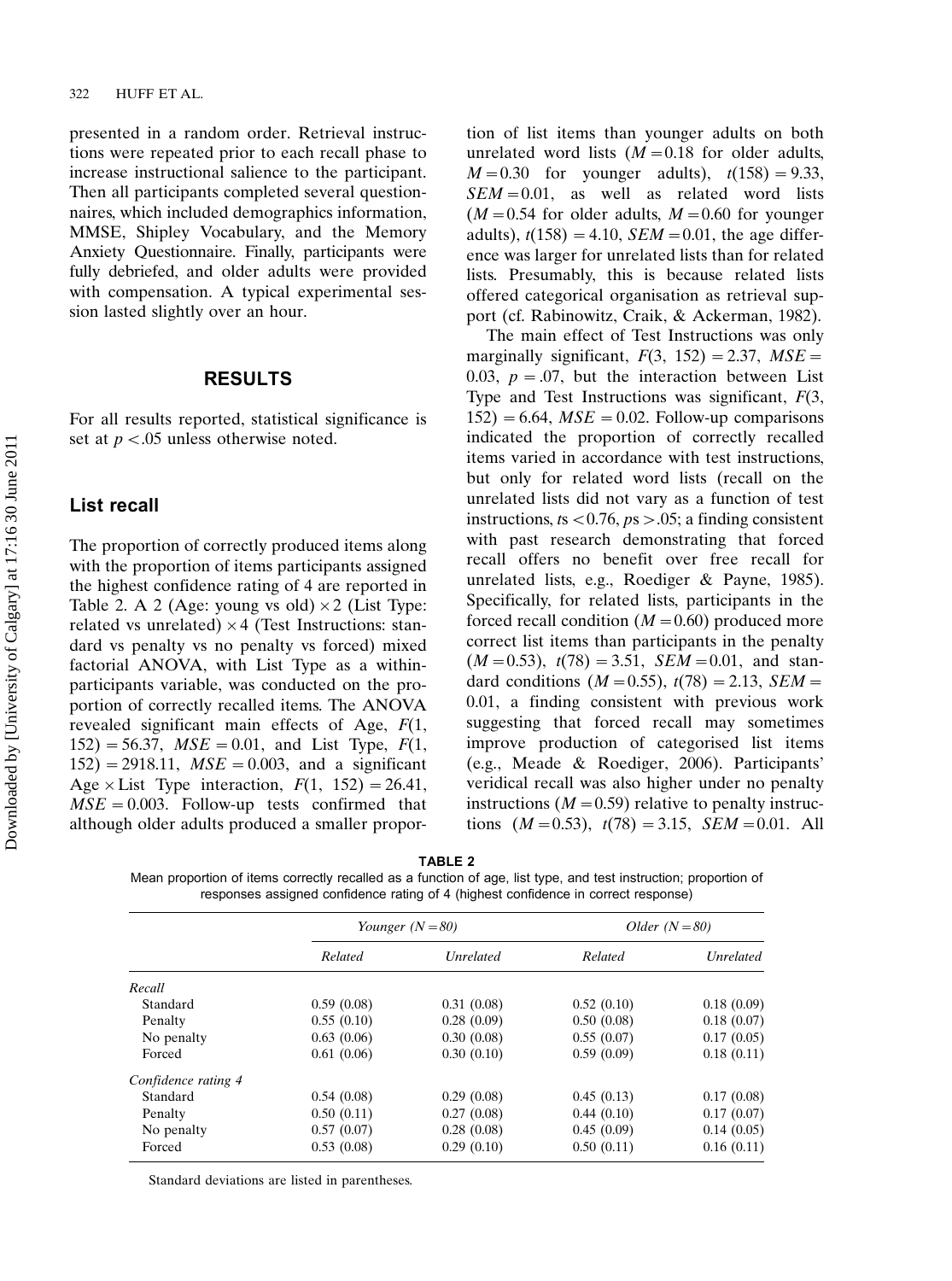other differences in test instructions were not significant ( $ts < 1.67$ ,  $ps > .10$ ). Finally, the threeway interaction between Age, List Type, and Test Instructions failed to reach significance,  $F < 1.0$ . Considered together, the list recall data suggest that both young and older adults varied the proportion of correct items produced on related lists in accordance with test instruction, but that test instructions had little effect on unrelated list recall. Such findings suggest that, when not corrected for guessing, forced recall increases production of related list items equally for young and older adults.

#### Confidence ratings (list recall)

Confidence ratings were collected to assess participants' belief that a reported response was correct. Confidence ratings may be especially important to age differences in recall across test instructions because, relative to young adults, older adults demonstrate a lower correspondence between confidence ratings and accuracy (e.g., Kelley & Sahakyan, 2003). In other words, even though young and older adults were equally influenced by test instructions for the proportion of items produced (reported above), possible agerelated differences in high-confidence responses for items may provide insight into the possible age-related differences in guessing on recall tests. The proportion of correct responses made with a confidence rating of 4 (highest confidence the response was correct) was analysed using a separate ANOVA. Confidence ratings of 4 were selected because they reflect the most conservative measure of high-confidence responses provided by young and older adults. However, because relatively few correct items produced were awarded a confidence rating of 3, the pattern of results reported below does not change when both 3 and 4 ratings were included. As is evident in Table 2, the pattern of results for highest confidence ratings closely resemble the results reported for the proportion of correct responses. Statistically, all main effects and interactions were replicated with the exception that for confidence ratings, there was only a marginal List Type  $\times$  Test Instructions interaction,  $F(3,$  $152) = 2.23, MSE = 0.003, p = .09. Follow-up pair$ wise comparisons on the marginal interaction revealed no significant differences, except that on the related lists young adults recalled significantly more high confidence items in the no penalty condition  $(M=0.57)$  than in the penalty condition  $(M = 0.50)$ ,  $t(38) = 2.27$ ,  $SEM = .02$ . Interestingly, for both young and older adults, the majority of correct responses produced were given the highest confidence rating.

#### Corrected recall

Guessing is critically important to our research question as participants may be producing additional correct items on related lists due to guessing rather than memory (cf. Roediger et al., 1993), and further because the propensity towards guessing may vary with age. Specifically, older adults may be more likely to respond on a memory test with plausible items (Reder, Wible, & Martin, 1986) and older adults also generally show greater confidence in memory errors than do young adults (e.g., Mitchell et al., 2003). Of interest to the current project is whether young and older adults demonstrate differences in guesses produced across test conditions and also confidence in those guesses. Further, once recall is corrected for guessing, do young and older adults still benefit equally from forced recall? To address these questions, the current study employed a corrected recall measure developed by Meade and Roediger (2009; see also Roediger, 1973). Although other methodologies may exist, we chose to utilise the corrected recall procedure reported by Meade and Roediger (2009) because, like the current study, that study examined corrected recall for categorised lists among young and older adults.

Five critical presented items and five critical non-presented items. The top 10 most common exemplars from each list were divided such that 5 of the most common exemplars were presented to participants (5 critical presented items) and the remaining 5 were not presented to participants (5 critical non-presented items). Table 3 displays the proportion of five critical presented items and five critical non-presented items recalled by participants. The five critical presented items are a subset of the items included in the list recall analyses and were separated out so as to provide a baseline memory measure from which to subtract out guessing. A 2 (Age: old vs young)  $\times$  2 (List Type: related vs unrelated)  $\times$  4 (Test Instructions: standard vs penalty vs no penalty vs forced) mixed factorial ANOVA computed on the mean proportion of the five presented items revealed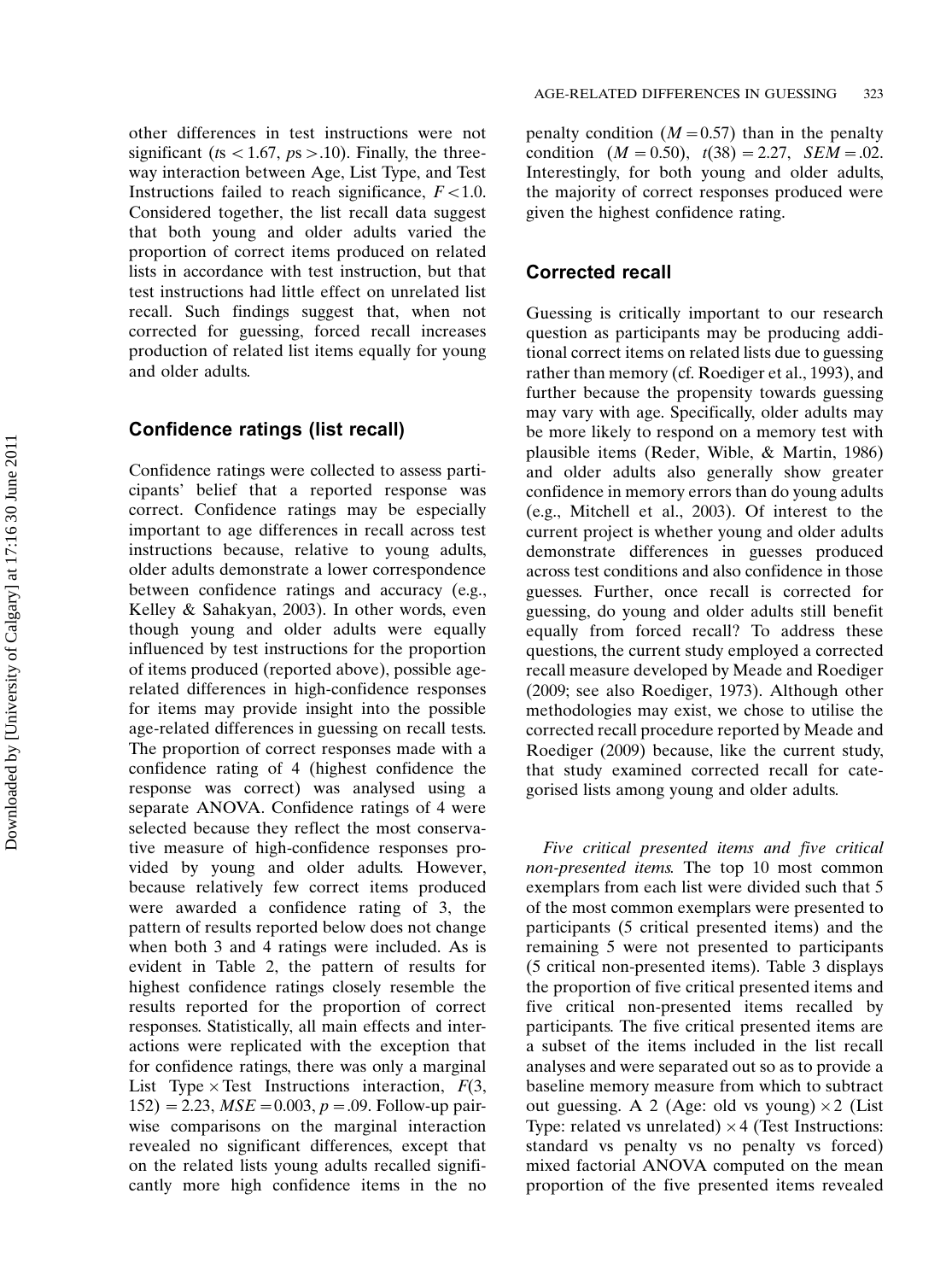results equivalent to the list recall results discussed above. A separate ANOVA computed on the five critical non-presented items revealed results that closely resemble the results of total number of extra list intrusions (discussed later). The statistical results are not discussed further to avoid redundancy; recall proportions are provided in Table 3 so as to illustrate how corrected recall was computed.

Corrected recall. Corrected recall (displayed at the bottom of Table 3) was calculated by subtracting the proportion of recall of the five critical non-presented items from the proportion of recall from the five critical presented items. Corrected recall was subjected to a 2 (Age: old vs young)  $\times 2$ (List Type: related vs unrelated)  $\times$  4 (Test Instructions: standard vs penalty vs no penalty vs forced) mixed factorial ANOVA with List Type as a within-participants variable. Main effects of List Type,  $F(1, 152) = 12.75$ ,  $MSE = 0.02$ , Test Instruction,  $F(3, 152) = 9.19$ ,  $MSE = 0.03$ , and Age,  $F(1,$  $152$ ) = 33.96,  $MSE = 0.03$ , were qualified by a significant List Type  $\times$  Test Instructions  $\times$  Age three-way interaction,  $F(3, 152) = 5.46$ ,  $MSE = 0.02$ .

Follow-up comparisons on the three-way interaction indicated that, consistent with early work on forced recall of unrelated items (cf. Roediger & Payne, 1985), test instructions did not influence corrected recall for unrelated word lists (all  $ts < 1.68$ ,  $ps > .09$ ). However, for related lists,

younger adults' corrected recall under standard instructions ( $M=0.54$ ) was equal to penalty instructions ( $M = 0.60$ ,  $t < 1.1$ ,  $p > .05$ ), but greater than no penalty instructions  $(M=0.28)$ ,  $t(38) = 4.06$ ,  $SEM = .04$ , and forced instructions  $(M=0.34)$ ,  $t(38) = 3.32$ ,  $SEM = .04$ . There was no difference between the no penalty and forced recall conditions,  $t(38) = 1.03$ ,  $SEM = .05$ ,  $p = .31$ . Similar to younger adults, the proportion of corrected recall for older adults under standard instructions  $(M=0.42)$  was equal to penalty instructions  $(M = 0.46, t < 1.0, p > .05)$ . Critically, older adults' corrected recall under standard instructions was also equal to no penalty instructions  $(M=0.36,$  $t < 1.4, p > .05$ ), as well as to forced recall instructions ( $M = 0.35$ ,  $t < 1.5$ ,  $p > .05$ ). In other words, younger adults' corrected recall mimicked instructional conditions, with higher levels of corrected recall in conservative conditions where they were encouraged to withhold intrusions and lower corrected recall in conditions in which they were encouraged to guess. In contrast, older adults' corrected recall under standard conditions was equivalent to their corrected recall under liberal response conditions, presumably because older adults were likely to report plausible critical intrusions even without instructions to do so. Another way to conceptualise this pattern of data is that older adults are not gaining as much from instructions to minimise guessing as are young adults because they are less able to reduce their

| TABLE |  |
|-------|--|
|-------|--|

Mean proportion of first 10 items (5 critical presented, 5 critical non-presented, and corrected items) recalled as a function of age, list type, and test instruction

|                                                | Younger $(N = 80)$ |                  | Older $(N=80)$ |                  |
|------------------------------------------------|--------------------|------------------|----------------|------------------|
|                                                | Related            | <b>Unrelated</b> | Related        | <b>Unrelated</b> |
| 5 Critical presented items                     |                    |                  |                |                  |
| Standard                                       | 0.70(0.12)         | 0.49(0.14)       | 0.64(0.16)     | 0.32(0.15)       |
| Penalty                                        | 0.68(0.15)         | 0.45(0.15)       | 0.63(0.12)     | 0.29(0.12)       |
| No penalty                                     | 0.65(0.12)         | 0.43(0.14)       | 0.66(0.11)     | 0.24(0.10)       |
| Forced                                         | 0.80(0.10)         | 0.48(0.15)       | 0.76(0.10)     | 0.24(0.13)       |
| 5 Critical non-presented items                 |                    |                  |                |                  |
| Standard                                       | 0.16(0.18)         | 0.00(0.00)       | 0.23(0.13)     | 0.00(0.01)       |
| Penalty                                        | 0.08(0.09)         | 0.00(0.00)       | 0.19(0.15)     | 0.00(0.01)       |
| No penalty                                     | 0.38(0.15)         | 0.01(0.02)       | 0.31(0.15)     | 0.00(0.00)       |
| Forced                                         | 0.46(0.13)         | 0.03(0.01)       | 0.41(0.14)     | 0.01(0.01)       |
| 5 Corrected recall (presented – non-presented) |                    |                  |                |                  |
| Standard                                       | 0.54(0.20)         | 0.49(0.14)       | 0.42(0.15)     | 0.32(0.15)       |
| Penalty                                        | 0.60(0.15)         | 0.45(0.15)       | 0.46(0.16)     | 0.29(0.12)       |
| No Penalty                                     | 0.28(0.21)         | 0.42(0.14)       | 0.36(0.15)     | 0.24(0.10)       |
| Forced                                         | 0.34(0.18)         | 0.46(0.15)       | 0.35(0.17)     | 0.23(0.14)       |

Standard deviations are listed in parentheses.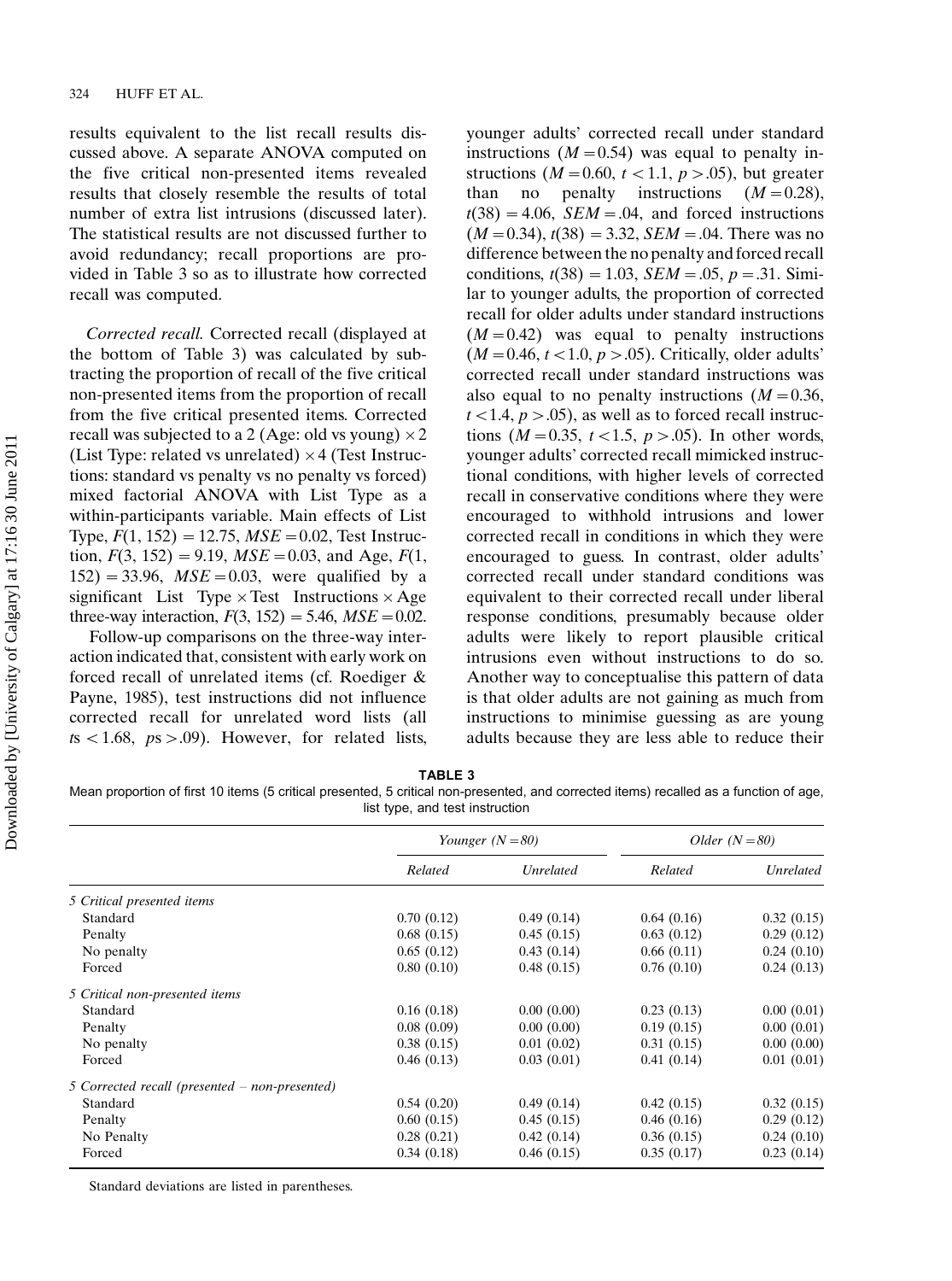errors with instruction. It is quite noteworthy that, once guessing is controlled, older adults' recall of related lists does not differ between standard free recall instructions and conditions that encourage or require them to guess.

Older adults' relatively reduced modulation of errors across instructional manipulations is consistent with previous research in other paradigms (e.g., Kelley & Sahakyan, 2003), and may reflect age differences in monitoring processes, and/or report criterion (cf. Pansky et al., 2009). Specifically, because accuracy and confidence are relatively less calibrated among older adults, they may be producing errors under conservative test instructions that they perceive as accurate. That is, without good accuracy/confidence calibration, older adults have no means by which to reduce errors on related word lists and to distinguish between plausible exemplars that were studied and plausible exemplars that they generated. In contrast young adults, who typically demonstrate better calibration between accuracy and confidence, may use metacognitive indicators such as confidence as a means to reduce errors under conservative test instructions. Alternatively, older adults may be approaching retrieval from categorised lists from a more generative-heavy strategy such that they simply generate categorical exemplars rather than engage in recollective processes. In either case, the data suggest that once a categorically related item has been generated/retrieved, older adults are less able to monitor the accuracy of the item (cf. Pansky et al., 2009). Older adults' reduced flexibility in error production across conditions, then, is problematic because it illustrates that they are less able than young adults to modulate their own memory accuracy, and are prone to produce greater numbers of plausible erroneous items even under conservative test instructions.

## Total number of intrusions

Evidence for our conclusions that older adults report additional plausible items under conservative test instructions, and so demonstrate less difference between free and forced recall tests than young adults, comes from the total number of intrusions reported. The total numbers of intrusions reported per list are presented in Table 4 and include the non-presented critical items displayed in Table 3 plus any additional extralist intrusions. Note that intrusions are quite low in

the standard and penalty conditions, and that the relatively higher intrusion rates in the forced recall condition provide a nice manipulation check that participants were in fact producing a greater number of items in accordance with task demands. The average total number of intrusions per list was submitted to a 2 (Age Group: young vs old)  $\times$  2 (List Type: related vs unrelated)  $\times$  4 (Test Instructions: standard vs penalty vs no penalty vs forced) mixed factorial ANOVA. Significant main effects were found for Test Instructions,  $F(3)$ ,  $152$ ) = 22.17,  $MSE = 1755.30$ , and List Type,  $F(1,$  $152$ ) = 194.97,  $MSE = 414.62$ . These main effects were qualified by a significant List Type  $\times$ Test Instruction interaction,  $F(3, 152) = 107.70$ ,  $MSE = 2.13$ , and further qualified by a significant three-way interaction with Age,  $F(3, 152) = 3.46$ ,  $MSE = 2.13$ .

Post hoc analyses were carried out to examine the three-way interaction. Specifically, when recalling from related lists younger adults reported significantly fewer intrusions than older adults under standard instructions (for younger adults  $M=1.24$ ; for older adults  $M=2.30$ );  $t(38) = 2.28$ ,  $SEM = .31$ , and penalty instructions (for younger adults  $M=0.65$ ; for older adults  $M=1.51$ );  $t(38) = 2.83$  SEM = 1.14. However, younger and older adults did not differ in the number of intrusions reported under no penalty instructions (for younger adults  $M=3.95$ ; for older adults  $M = 3.46$ ;  $t < 1.0$ ,  $p > .05$ ), or forced recall instructions (for younger adults  $M=7.70$ ; for older adults  $M = 7.88$ ;  $t < 1.0$ ,  $p > .05$ ). In fact, the data in Table 4 are numerically quite striking: for related lists, young and older adults produced nearly identical numbers of intrusions per list under no penalty and forced recall instructions, while older adults produced nearly twice as many intrusions per list as young adults under standard and penalty instructions. These results suggest that, under conservative test instructions, older adults were more likely to guess than were young adults, a finding consistent with older adults' increased likelihood to volunteer responses on recognition tests (cf. Pansky et al., 2009).

Two additional results are noteworthy from the total number of intrusions: first, the ANOVA revealed a significant main effect of List Type,  $F(1, 152) = 23.61, MSE = 0.38$ , that was qualified by a List Type  $\times$  Test Instruction interaction,  $F(1,$  $152$ ) = 2.85,  $MSE = 0.38$ , and a marginal List Type  $\times$  Age Group interaction,  $F(1, 152)$  = 3.30,  $MSE = 0.38$ ,  $p = .07$ . The only significant difference obtained between age groups across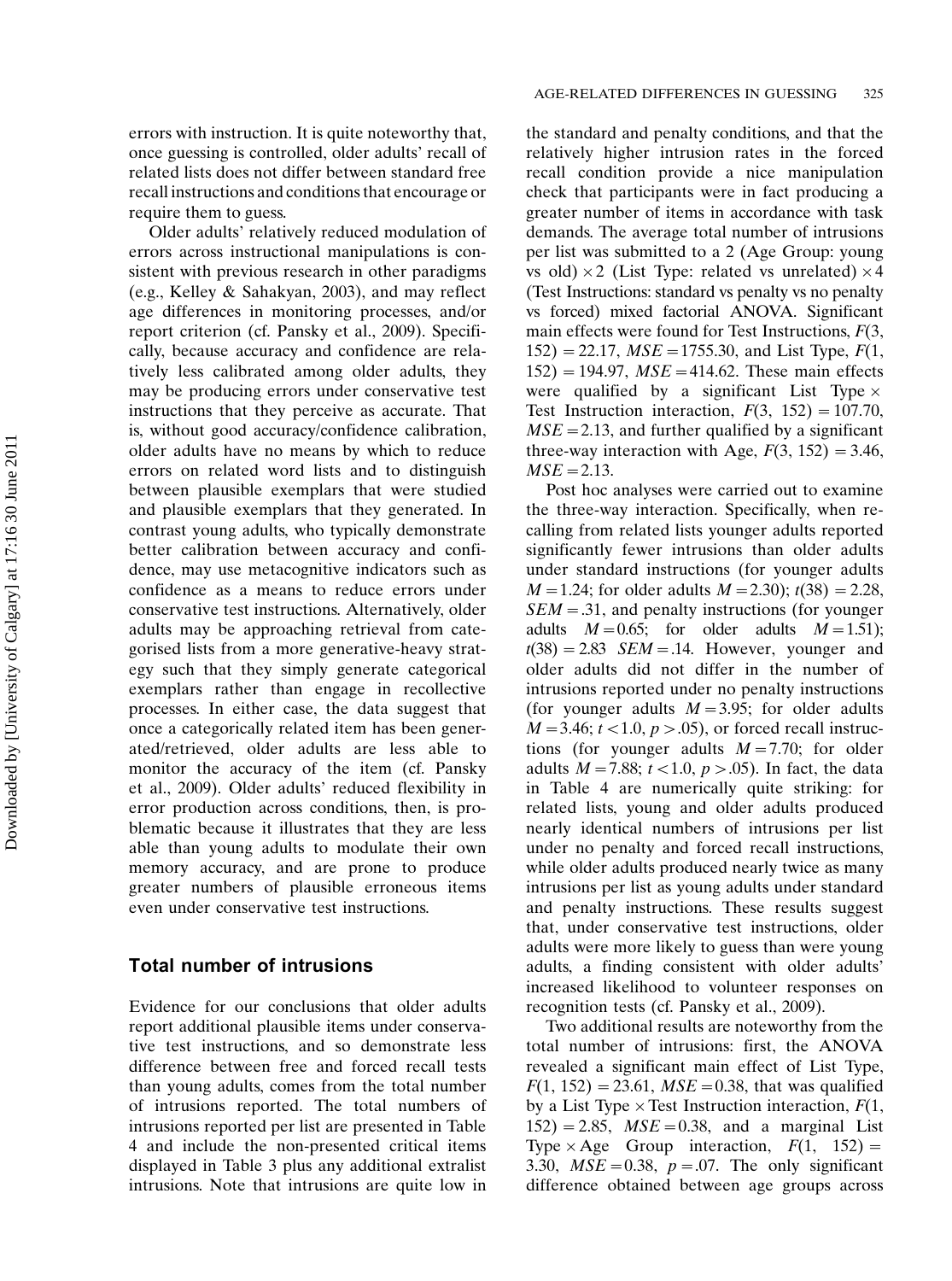|                       |            | Younger $(N=80)$ |            | Older $(N=80)$   |  |  |
|-----------------------|------------|------------------|------------|------------------|--|--|
|                       | Related    | <b>Unrelated</b> | Related    | <b>Unrelated</b> |  |  |
| Recall                |            |                  |            |                  |  |  |
| Standard              | 1.24(1.38) | 1.51(2.49)       | 2.30(1.56) | 2.28(2.53)       |  |  |
| Penalty               | 0.65(0.65) | 1.14(0.92)       | 1.51(1.20) | 1.39(1.56)       |  |  |
| No penalty            | 3.95(1.78) | 5.51(4.36)       | 3.46(2.27) | 4.99(4.12)       |  |  |
| Forced                | 7.70(1.12) | 13.93 (1.98)     | 7.88(2.15) | 16.11(2.06)      |  |  |
| Confidence rating 3/4 |            |                  |            |                  |  |  |
| Standard              | 0.68(0.67) | 0.54(0.56)       | 1.69(1.31) | 0.95(1.05)       |  |  |
| Penalty               | 0.49(0.52) | 0.73(0.77)       | 1.19(1.06) | 0.75(0.53)       |  |  |
| No penalty            | 1.16(0.96) | 0.89(0.96)       | 1.23(1.26) | 0.83(0.57)       |  |  |
| Forced                | 1.46(1.20) | 0.80(1.04)       | 2.05(1.94) | 1.30(1.43)       |  |  |
|                       |            |                  |            |                  |  |  |

TABLE 4

Mean total number of intrusions incorrectly recalled per list as a function of age, list type, and test instruction; number of responses assigned confidence rating of 3 or 4 (highest confidence in response)

Standard deviations are listed in parentheses.

relatedness and test instruction was that, for the unrelated lists, under forced recall instructions, older adults ( $M=16.11$ ) reported more intrusions than younger adults  $(M=13.93)$ ,  $t(38) = 3.50$ ,  $SEM = 0.44$ ; (all other ts < 1.0, ps > 0.05). This pattern of results replicates Meade and Roediger (2006) and is not surprising since older adults were not able to recall as many correct items after studying an unrelated word list and were therefore required to report additional intrusions to meet task demands. Second, note that older adults' increased extralist intrusions cannot be fully explained by their increased susceptibility to proactive interference (cf. Kane & Hasher, 1995), since younger adults  $(M=0.24)$  and older adults  $(M=0.19)$  produced an equivalent number of extralist intrusions that had been studied on a previously presented list,  $t < 1.2$ ,  $p > 0.05$ .

## Confidence ratings (total number of intrusions)

The mean number extralist intrusions per list awarded a high confidence rating (CR 3 or 4) are presented in Table 4. Note that CR 3 ratings were included in the current analyses (only CR 4 were analysed in the List Recall section) because CR 4 ratings alone resulted in missing cells across conditions. Confidence ratings on the intrusions are especially important in identifying whether older adults are aware of their increased intrusions or whether they are producing intrusions with high confidence that the items had been presented. An Age  $\times$  Test Instruction  $\times$  List Type ANOVA computed on high confidence intrusions revealed significant main effects of Test Instruction,  $F(3, 152) = 2.74$ ,  $MSE = 1.59$ , and List Type,  $F(1, 152) = 23.63, MSE = 0.38, and a Test Instruc$ tion  $\times$  List Type interaction,  $F(3, 152) = 2.85$ ,  $MSE = 0.38$ . Follow-up tests confirmed that for related lists, older adults  $(M=1.40)$  were more likely to produce high confidence intrusions than were young adults  $(M=0.95)$ ,  $F(1, 152) = 5.41$ ,  $MSE = 1.59$ , although age did not interact with other variables suggesting that across test instructions and list type, older adults were consistently more likely than young adults to report high confidence intrusions. When considered in conjunction with the number of errors produced (discussed above), the data suggest that not only are older adults more likely than younger adults to produce errors across conditions (even when instructed to be conservative), they are also more confident across conditions that the errors produced actually occurred in the lists. Interestingly, recalculating the confidence ratings to examine confidence ratings of 1 and 2 eliminates the age difference in intrusions (3.61 vs 3.82 for young and old, respectively). Thus older adults are not simply guessing more. Instead, the age difference is due solely to high confidence intrusions. Perhaps older adults are more likely to use plausibility as evidence for confidence than young adults (cf. Kelley & Sahakyan, 2003).

## Changes in error production across trials

One potentially interesting age difference in error production may result from possible differences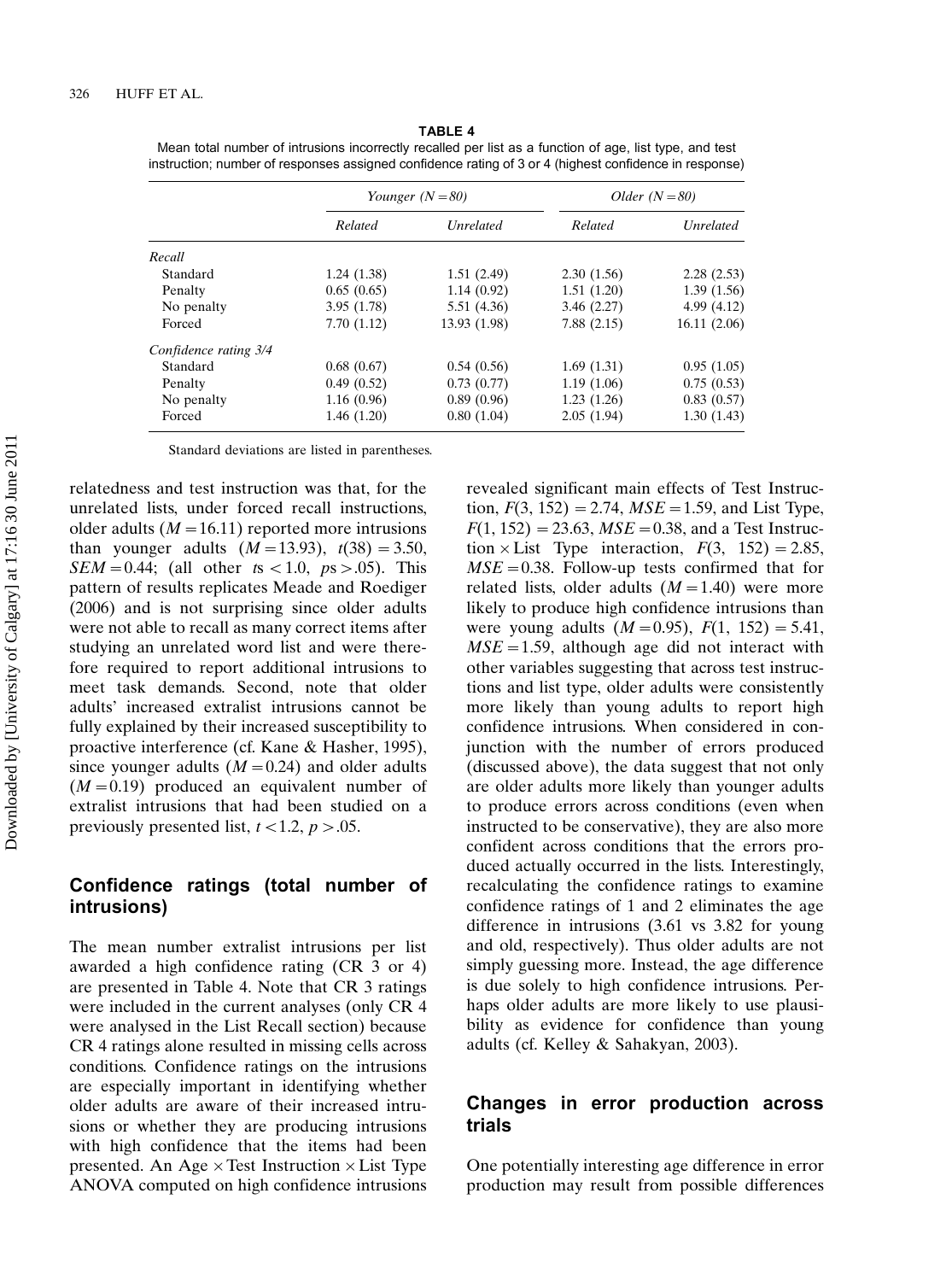in error production across trials. That is, older and younger adults may differentially increase or decrease the number of reported intrusions across study-test trials. To examine this possibility with critical intrusions on related lists, a 4 (List Order: 1–4)  $\times$  2 (Age: young vs old)  $\times$  4 (Test Instructions: standard vs penalty vs no penalty vs forced) mixed ANOVA was used. Consistent with the results reported above, the proportion of critical intrusions produced varied in accordance with Test Instruction,  $F(3, 152) = 38.99$ ,  $MSE = 0.08$ . Critically, however, the proportion of critical intrusions produced did not change across study test trials,  $F(3, 456) = 1.21$ ,  $MSE = 0.04$ ,  $p = 0.31$ , nor was there a main effect of age or any interaction between age and other variables,  $Fs < 1.0$ , demonstrating that, across trials, younger and older adults did not differentially change the proportion of critical intrusions produced. This same pattern held when other intrusions (non critical intrusions) were examined: young and older adults did not vary the proportion of other intrusions produced across test trials. Considered together, these analyses suggest that young and older adults were not differentially increasing or decreasing error production across trials, but rather that the proportion of errors produced by young and older adults remained relatively constant across trials.

#### **DISCUSSION**

The present experiment provides an examination of possible age-related differences in guessing on free and forced recall tests for categorical and unrelated lists. By comparing the pattern of responses between young and older adults' correct and erroneous recall across list type and test instructions, the current experiment revealed novel findings regarding age differences in recall, guessing, and metacognition on recall tests.

When correct recall was measured as the proportion of list items produced across test conditions, uncorrected for guessing, participants were able to adjust their correct recall levels in accordance with test instructions, but only when recalling from categorised word lists. This finding is consistent with previous research demonstrating that free recall tasks are only influenced by guessing when they involve related materials (Erdelyi et al., 1989; Roediger et al., 1989). Interestingly, the current study found that older and younger adults adjust correct recall to the

same magnitude such that, for related lists, young and older adults both derived a benefit from forced recall relative to free recall.

When list recall was corrected for guessing, the current experiment demonstrated very interesting age differences across test conditions. Namely, younger adults' corrected recall still varied in accordance with test instructions, but older adults' recall did not. Specifically, older adults' recall (above and beyond guessing), was equivalent regardless of whether they were instructed to minimise guessing or they were encouraged or forced to produce guesses. The pattern of data obtained among young adults is seemingly contradictory to previous research findings demonstrating that, for young adults, corrections for guessing eliminate any differences between free and forced recall for related materials. However, if data from the current study are re-examined in relation to high confidence ratings (as was used for the guessing control by Roediger et al., 1993), the data are entirely consistent with previous research as the proportion of high confidence items produced by young adults under free recall of related lists  $(M=0.54)$  was identical to the proportion of high confidence items produced by young adults under forced recall of related lists  $(M=0.53;$  data in Table 2). The corrected recall methodology used in the current study (rotating sets of items through presented and nonpresented conditions) may offer a more agesensitive guessing control in light of older adults' reduced correspondence between accuracy and confidence (cf. Kelley & Sahakyan, 2003), and in fact this method resulted in the interesting finding that young adults' corrected recall varied in accordance with recall criterion, but that older adults' corrected recall did not vary as a function of recall criterion.

Evidence that older adults' reduced flexibility across test instructions was the result of increased guessing under more conservative test instructions comes from the intrusion data. The total number of intrusions suggested that older adults were more likely than young adults to produce intrusions under conservative instructions, but that young and older adults did not differ in the proportion of intrusions produced under liberal instructions. In other words, recall from young adults could be made to look like that from older adults when encouraged or required to guess. However, simple discouragement from guessing was insufficient to make older adults' recall mimic that of young adults. By comparing intrusion rates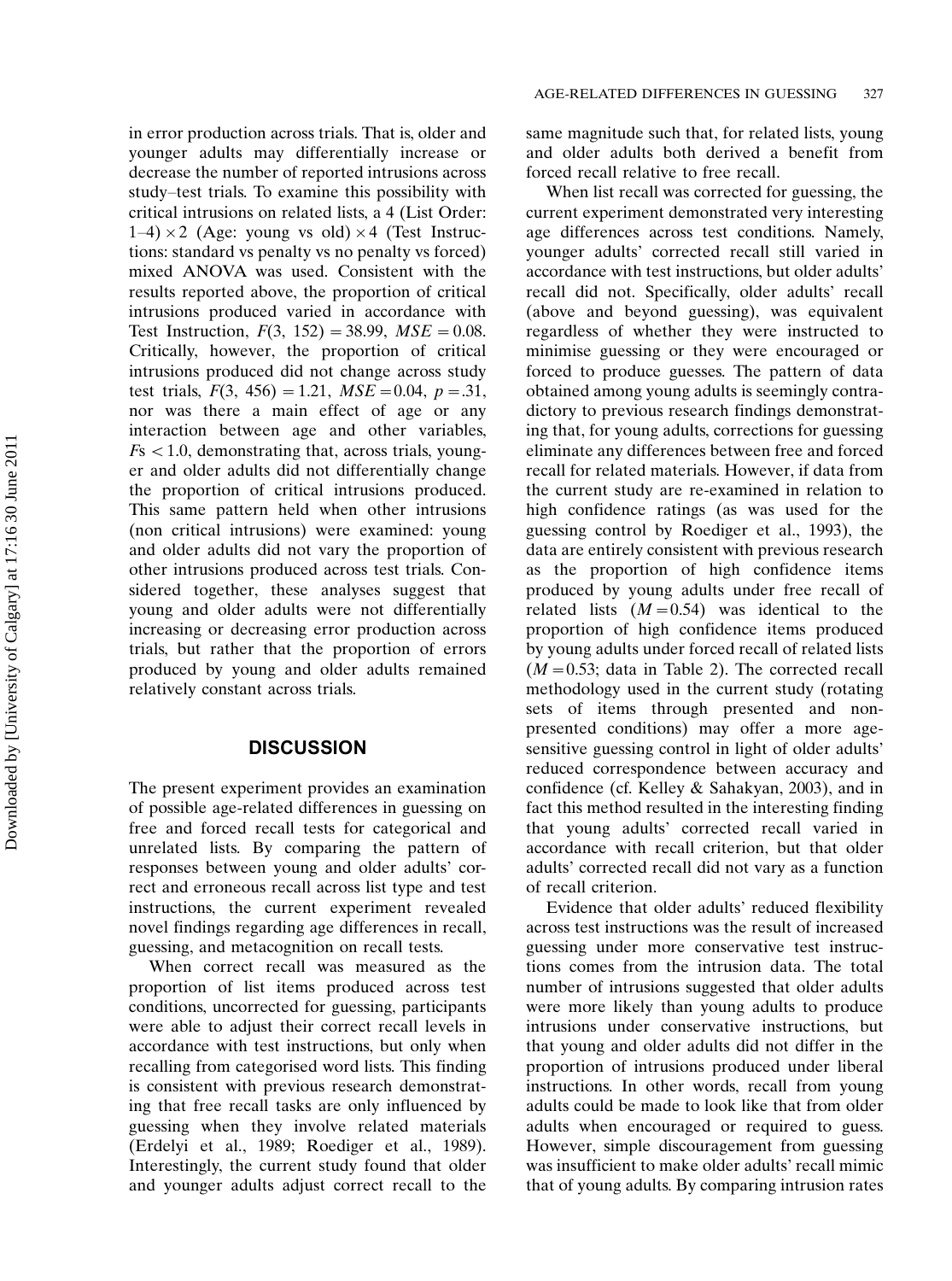across test conditions, then, one conclusion from the current experiment is that older adults derive a relatively smaller benefit from forced recall relative to free recall of related materials because they are already more likely to guess the related materials on the free recall test. One interesting question regarding this conclusion is whether older adults would still demonstrate a greater propensity towards guessing than younger adults if they were better matched on veridical recall (see Craik & McDowd, 1987, for a discussion of scaling issues in comparing young and older adults' memory across various retrieval criteria). In the current study veridical recall was not matched perfectly between age groups. However, age differences in veridical recall were relatively small (i.e., no greater than .08 differences), and so we anticipate older adults' increased guessing is not due entirely to base-rate differences.

Can older adults' increased intrusion rate be classified as guessing? As noted by Roediger et al. (1993), young adults' confidence ratings on forced recall tests may be useful in distinguishing between items produced from memory and items produced by guessing. However, given older adults' reduced metacognitive abilities (cf. Kelley & Sahakyan, 2003), confidence ratings may not effectively distinguish memory from guessing among older adults. In fact, in the current study older adults were more confident in their intrusions than were young adults. In other words, older adults reported errors with high confidence ratings, suggesting they did not believe they were guesses, but rather that they were highly confident that the item had appeared in the list.

Several theoretical models may provide insight into the nature of older adults' increased production of high confidence errors across recall tests of related lists. Most relevant to the age-related response differences obtained in the current study is the metacognitive model proposed by Koriat and Goldsmith (1996). Briefly, Koriat and Goldsmith define quantity as an input bound measure in which the assessment is based on all of the memory items that are presented at study. Accuracy is defined as an output-bound measure where an individual has control over the items reported and the willingness to report an item from memory is contingent on one's subjective confidence that the item was studied earlier. Accuracy and quantity are described in terms of a trade-off and are regulated by strategic ability. The quantity/accuracy trade-off can only be assessed under conditions of free report where individuals have the opportunity to volunteer or abstain from reporting information.

Past research has adapted the metacognitive model for use with older adults and has demonstrated that older adults suffer reduced calibration between accuracy and confidence (Kelley & Sahakyan, 2003; Pansky et al., 2009) and a lower report criterion (Pansky et al., 2009) such that older adults are less able to monitor the accuracy of items generated on memory tests. Consistent with these findings, the confidence ratings obtained in the current study suggest that older adults are not aware that the errors produced on free recall tests are errors, but instead report them with high confidence. More generally, the agerelated response differences obtained in cued recall and recognition may also generalise to free recall tests of related, or categorised, materials.

What implications do the current data have for our understanding of age-related changes in guessing on free recall? The findings of the current study suggest that age-related differences in guessing on free recall vary in accordance with list materials. Specifically, consistent with earlier work on young adults (cf. Erdelyi et al., 1989; Roediger et al., 1989), older adults' free recall of unrelated list materials is not heavily influenced by guessing. Regarding free recall of related materials, however, older adults' free recall might be more heavily influenced by guessing than young adults' free recall. This finding is quite important because it suggests that older adults may approach standard free recall tests of categorised lists with a greater propensity towards guessing than young adults.

Considered more broadly, this finding is important because much work on forced recall with young adults concluded that free recall was an unbiased measure of memory (i.e., free recall was not conservatively biased such that participants could generate or recall more items than they reported on free recall; see Roediger et al., 1993, for a review). Given the current findings, however, there may be age-related biases on free recall tests of categorised lists such that older adults are relatively more likely than young adults to produce plausible, high-confidence errors on such tests. Forced report has proven a powerful tool to examine age-related differences in cued recall (e.g., Kelley & Sahakyan, 2003) and recognition (e.g., Pansky et al., 2009), and the current study suggests that forced recall may also be useful in informing age-related differences in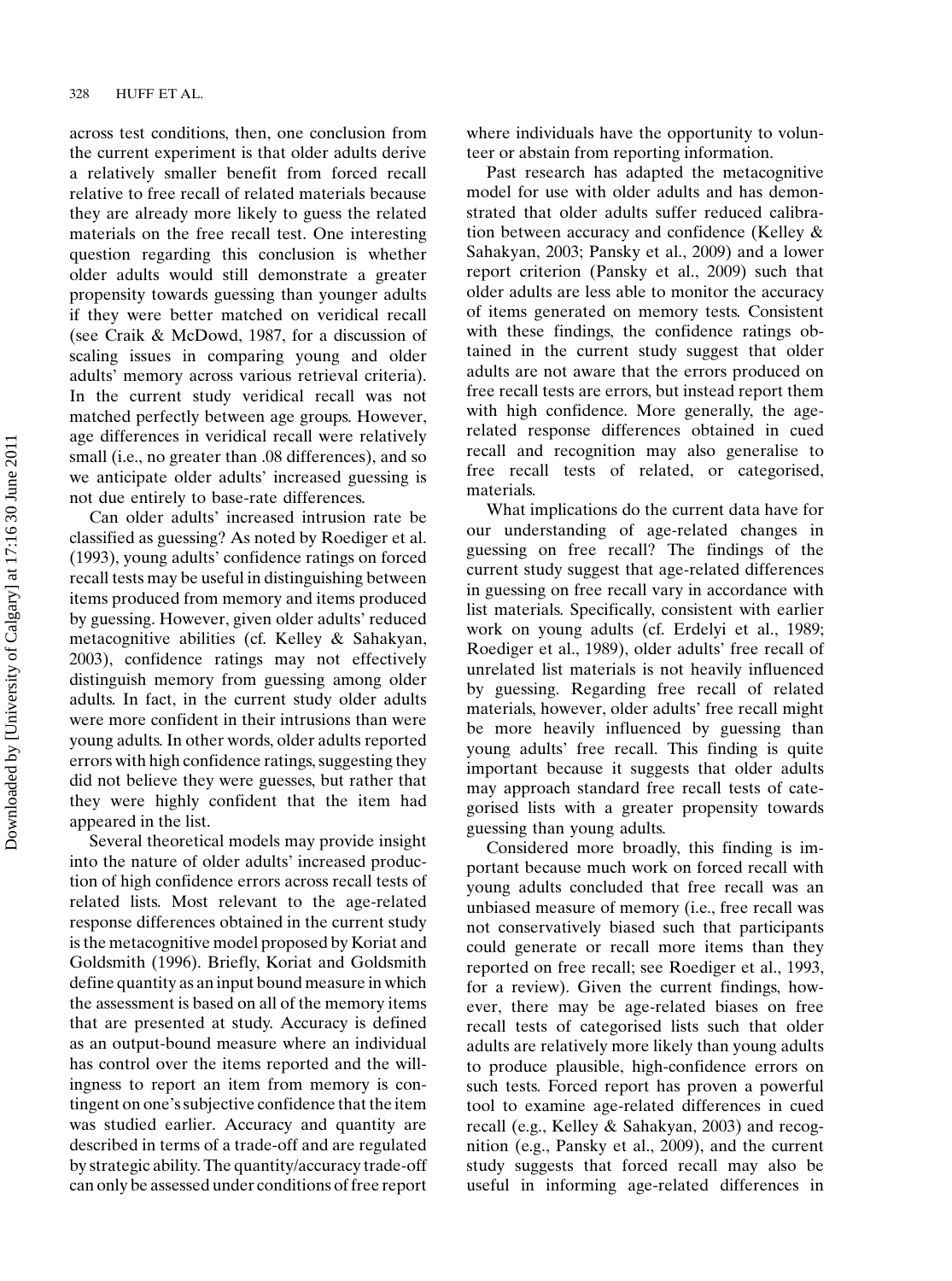guessing on free recall. Finally, given the focus on forced recall to inform responding on free recall, it may be important to highlight some everyday examples of forced recall. As noted by Meade and Roediger (2006), people may be encouraged to produce additional information in a variety of settings, including pressure from a police officer to remember everything from a crime scene, and encouragement from a therapist or friend to reconstruct a past experience.

The current study was designed to explore possible age-related differences in recall, guessing, and metacognition on free recall tests. Towards that end, the results of the current study can be summarised as follows: First, replicating past studies with young adults (e.g., Erdelyi et al., 1989; Roediger et al., 1989), forced recall improves memory for categorically related lists, but does not influence memory for unrelated items. When list recall is not corrected for guessing, this conclusion applies to both young and older adults. Second, once list recall was corrected for guessing, young adults' corrected recall varied in accordance with instructional conditions, while older adults' corrected recall under conservative instructions (standard free recall and penalty against guessing) was equivalent to their corrected recall under liberal response conditions (no penalty and force recall), again only for categorised word lists. This suggests that older adults were reporting greater errors on free recall tests, even when explicitly instructed not to. Finally, older adults reported intrusions with greater confidence than young adults. This demonstrates that older adults may not necessarily be aware that an item they reported was incorrect. Thus evidence that older adults differ from young adults in their propensity towards guessing on free recall tests of categorised lists is marked by the increased number of intrusions provided, the reduced flexibility in error production across test conditions, and the increased level of confidence that reported intrusions were studied.

> Manuscript received 10 August 2010 Manuscript accepted 6 February 2011

### REFERENCES

Anderson, J. R. (1983). Retrieval of information from long-term memory. Science, 220, 25-30. doi: 10.1126/ science.6828877

- Anderson, J. R., & Bower, G. H. (1972). Recognition and retrieval processes in free recall. Psychological Review, 79, 97-123. doi: 10.1037/h0033773
- Balota, D. A., Dolan, P. O., & Duchek, J. M. (2000). Memory in healthy older adults. In F. I. M. Craik & E. Tulving (Eds.), The Oxford handbook of memory (pp. 411-425). New York: Oxford University Press.
- Balota, D. A., Yap, M. J., Cortese, M. J., Hutchison, K. A., Kessler, B., Loftis, B., et al. (2007). The English Lexicon Project. Behavior Research Methods, 39, 445-459.
- Battig, W. F., & Montague, W. E. (1969). Category norms for verbal items in 56 categories: A replication and extension of the Connecticut category norms. Journal of Experimental Psychology Monograph, 80, 1-45. doi: 10.1037/h0027577
- Cofer, C. N. (1967). Does conceptual organisation influence the amount retained in immediate free recall? In B. Kleinmuntz (Ed.), Concepts and the structure of memory. New York: Wiley.
- Coltheart, M. (1981). The MRC psycholinguistic database. Quarterly Journal of Experimental Psychology, 33A, 497-505.
- Craik, F. I. M., & McDowd, J. M. (1987). Age differences in recall and recognition. Journal of Experimental Psychology: Learning, Memory and Cognition, 13, 474-479. doi: 10.1037/0278-7379.13.3. 474
- Davidson, H. A., Dixon, R. A., & Hultsch, D. F. (1991). Memory anxiety and memory performance in adulthood. Applied Cognitive Psychology, 5, 423-433. doi: 10.1002/acp.2350050504
- Dodson, C. S., Bawa, S., & Krueger, L. E. (2007). Ageing, metamemory, and high-confidence errors: A misrecollection account. Psychology and Ageing, 22, 122-133.
- Erdelyi, M. H., & Becker, J. (1974). Hypermnesia for pictures: Incremental memory for pictures but not words in multiple recall trials. Cognitive Psychology,  $6, 159 - 171.$
- Erdelyi, M. H., Finks, J. & Feigin-Pfau, M. B. (1989). The effect of response bias on recall performance, with some observations on processing bias. Journal of Experimental Psychology: General, 118, 245-254. doi: 10.1037/0096-3445.118.3.245
- Folstein, M. F., Folstein, S. E., & McHugh, P. R. (1975). Mini-mental state: A practical method for grading the cognitive state of patients for the clinician. Journal of Psychiatric Research, 12, 189-198. doi: 10.1016/0022-3956(75)90026-6
- Henkel, L. A. (2007). The benefits and costs of repeated memory tests for young and older adults. Psychology and Ageing, 22, 580-595. doi: 10.1037/ 0882-7974.22.3.580
- Jacoby, L. L., Bishara, A. J., Hessels, S., & Toth, J. P. (2005). Ageing, subjective experience, and cognitive control: Dramatic false remembering by older adults. Journal of Experimental Psychology: General, 34, 131-148. doi: 10.1037/0096-3445.134.2.131
- Jacoby, L. L., & Hollingshead, A. (1990). Reading student essays may be hazardous to your spelling: Effects of reading incorrectly and correctly spelled words. Canadian Journal of Psychology, 44, 345-358.